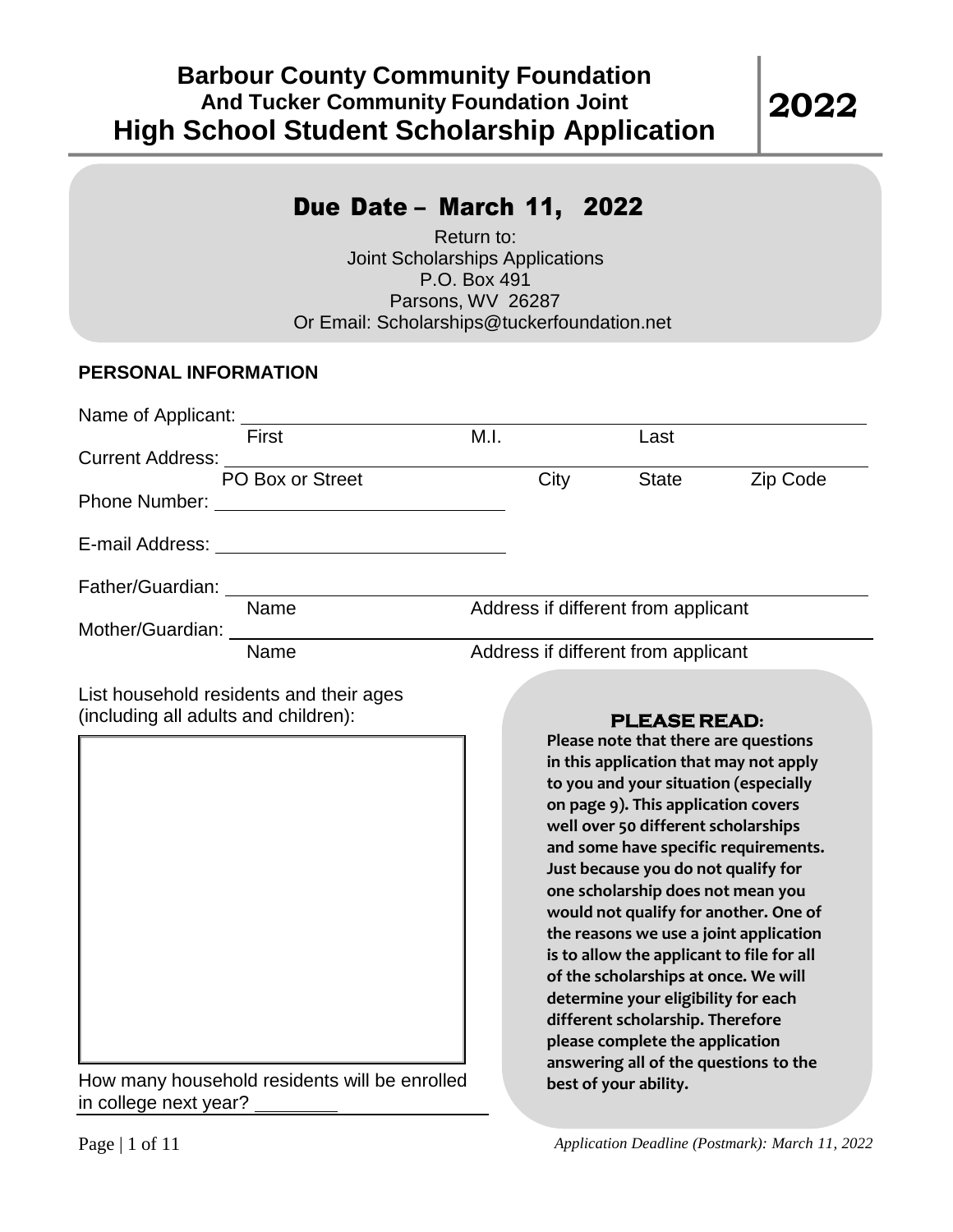#### **ACADEMIC INFORMATION**

Name of High School You Are Currently Attending (including the City & State)

**If the applicant is a high school senior, he/she needs to request that an official transcript be sent to Joint Scholarship Applications by the high school guidance counselor. 1) The transcript should be up to and including the 7th semester. 2) The transcript should include the 7th semester GPA, ACT and/or SAT scores, and the class rank as of the 7th semester.**

Name of High School Counselor

Name of College, Trade, or Other School you plan to attend (including the City & State)

Anticipated Major or Field of Study

List any college classes that you have already taken and from which college (You must provide a transcript from the college verifying attendance and grades):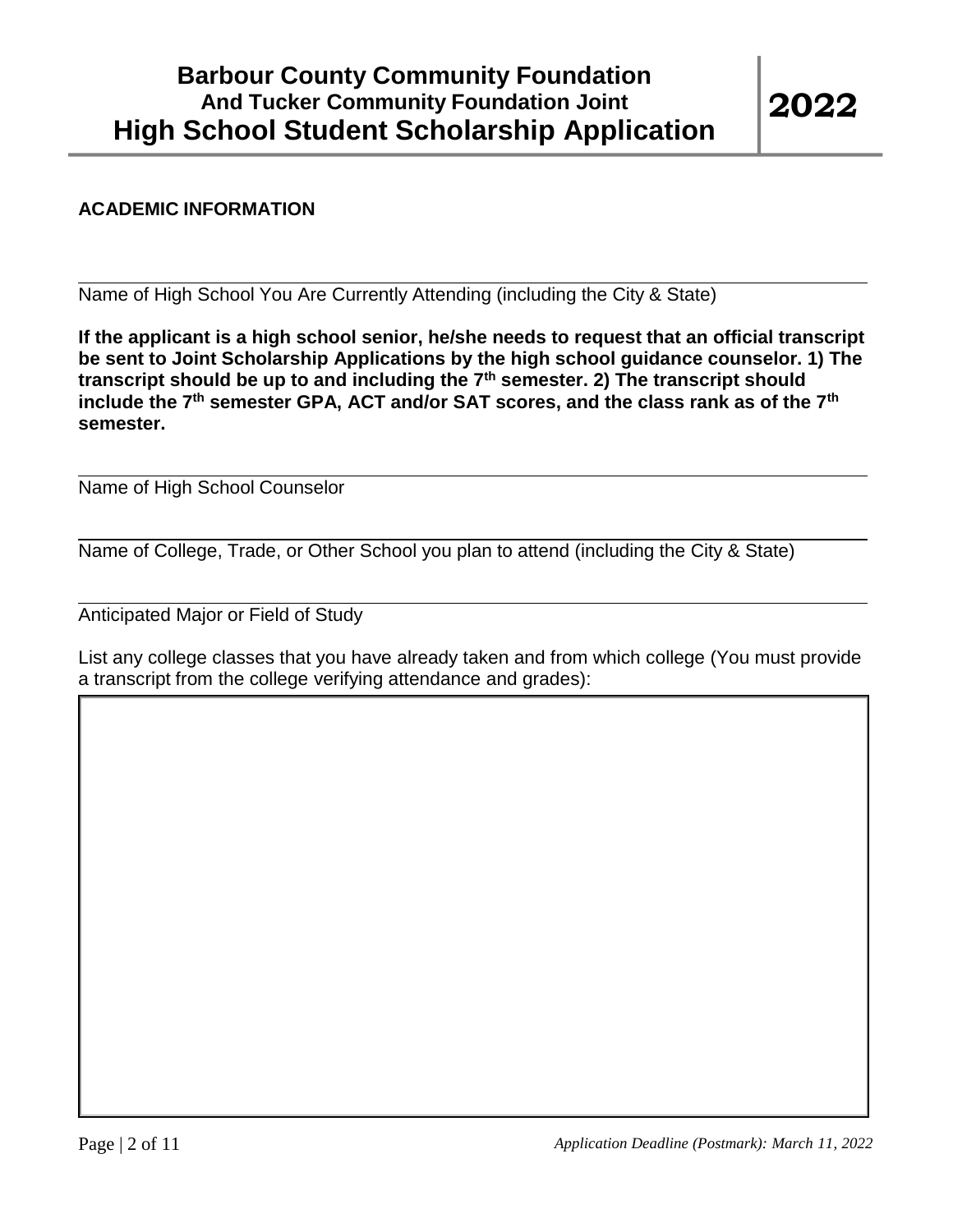### **PERSONAL STATEMENT AND OTHER ESSAYS**

Please use this sheet to write a personal statement (not to exceed **500** words). This application has also been formatted in a PDF format to allow you to type the information directly into the application. If you are using the PDF application you may wish to type and edit the Statement in another computer program and then copy and paste below. The statement should include your educational and career goals. Also explain what you have done or plan to do to help yourself achieve these goals.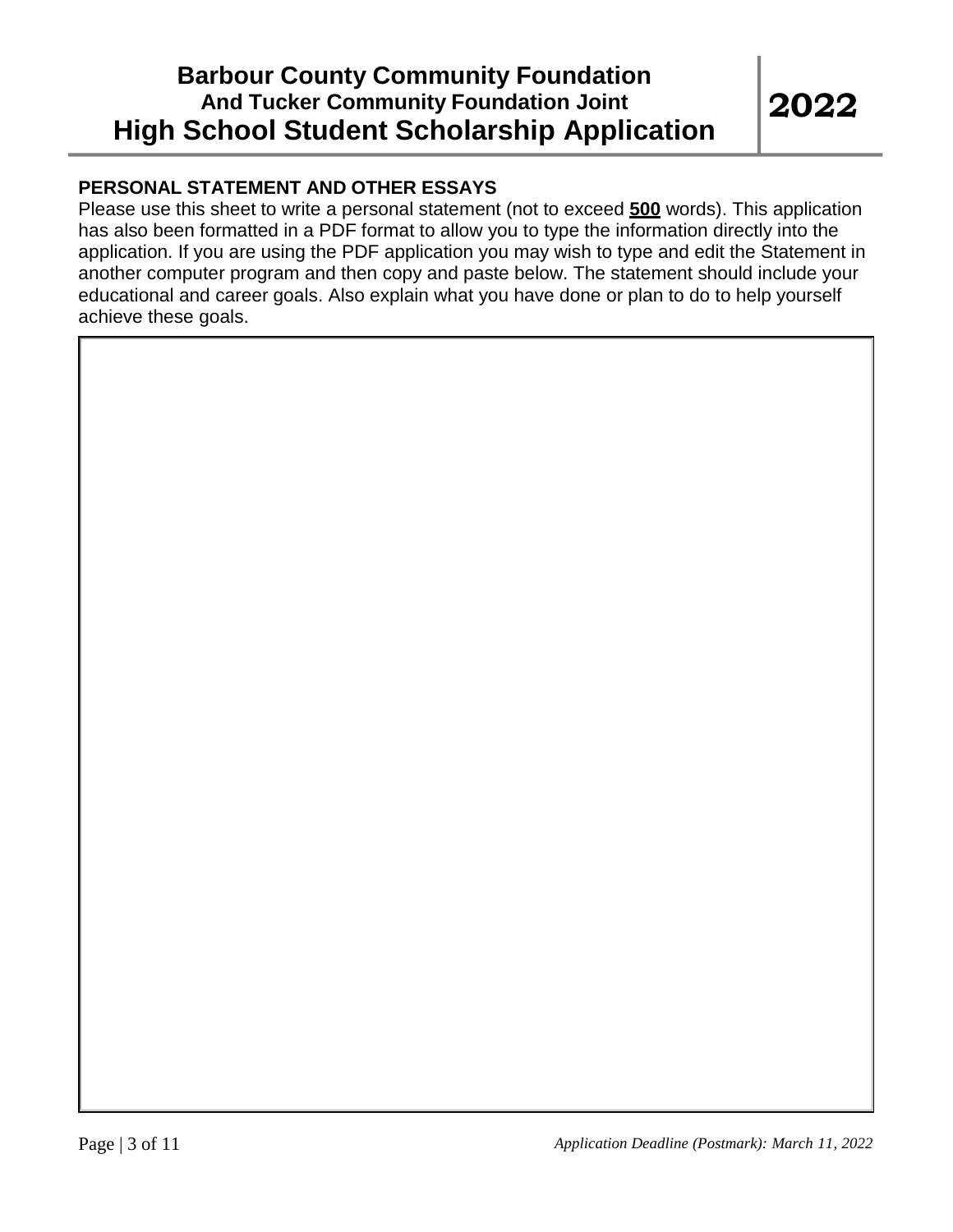**Please type double spaced essay on how your life will improve if you go to college or technical school.**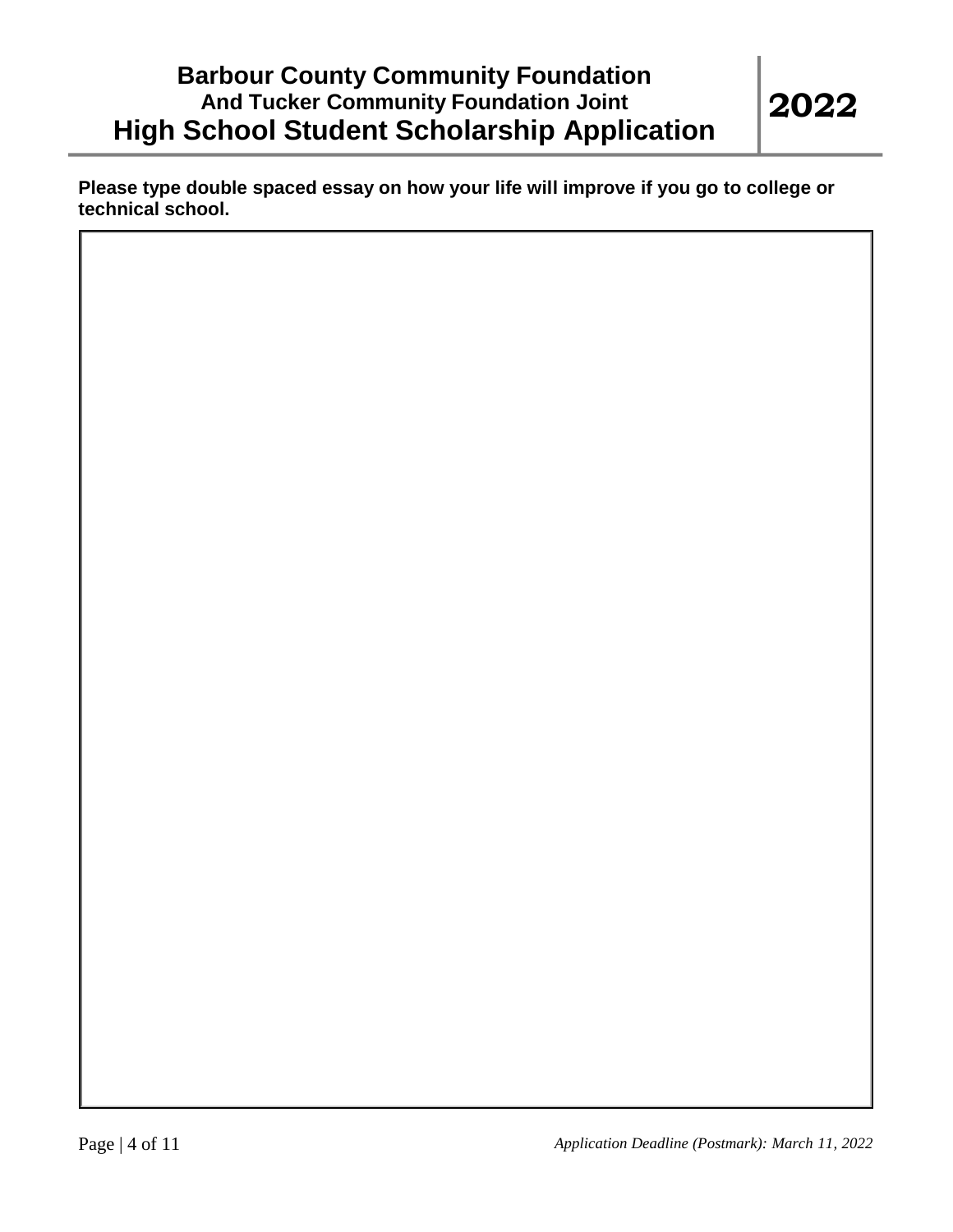**Please type an essay of between 300 and 500 words that describes at least three ways you have actively participated in efforts to make improvements to your community or within Barbour County. Also describe what you think you could do to improve the community and develop business opportunities within Barbour County after completing your current educational goals.**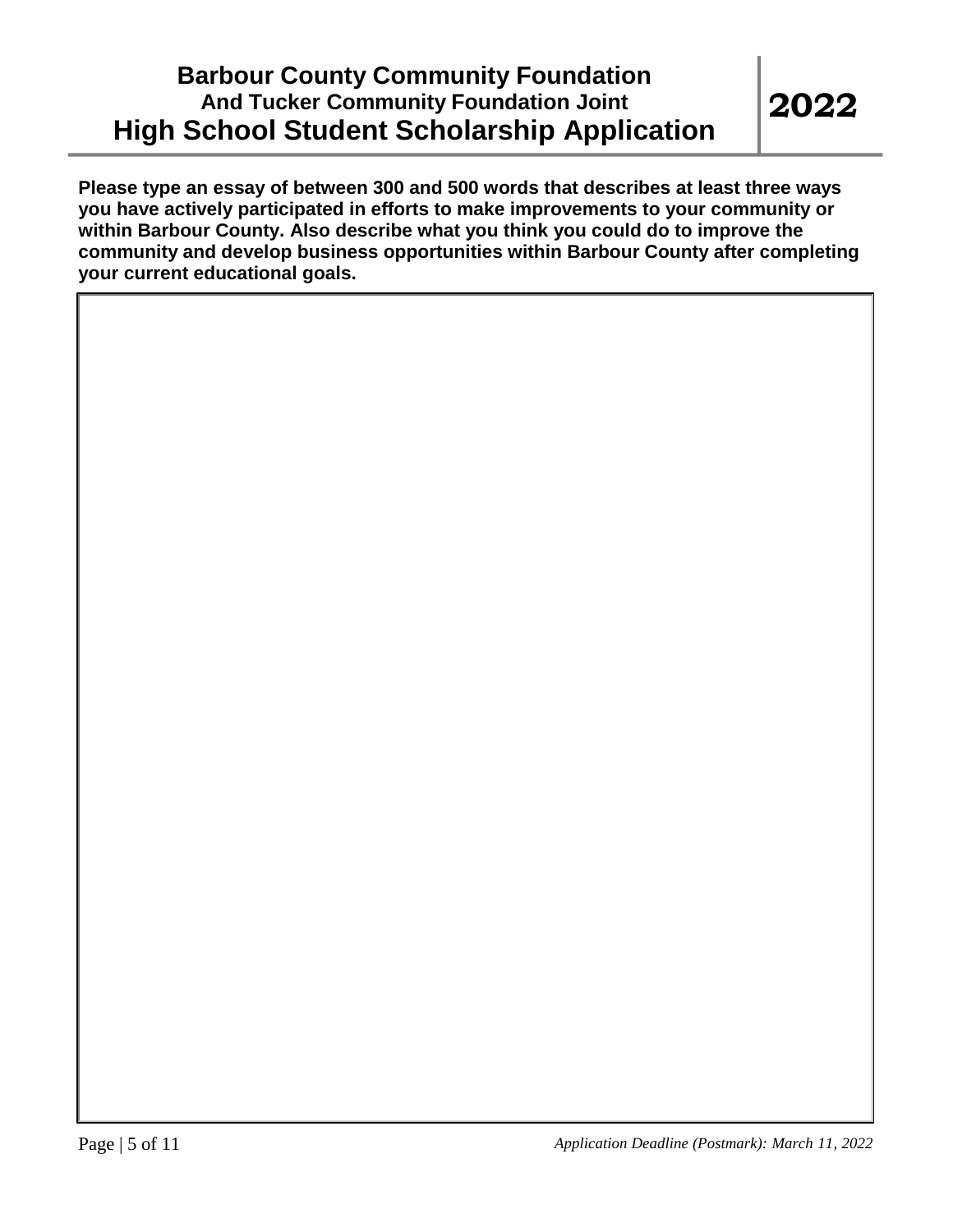**Describe in two or three paragraphs some of the projects you have completed as part of your school work. Include in your description the purpose of the projects, the time spent on these outside of school and what your learned as a result of these projects**

**Describe in two or three paragraphs some of the projects you have completed which are not connected with schoolwork. Include in your description the purpose of the projects, the time spent on these, and what you learned as a result of these projects.**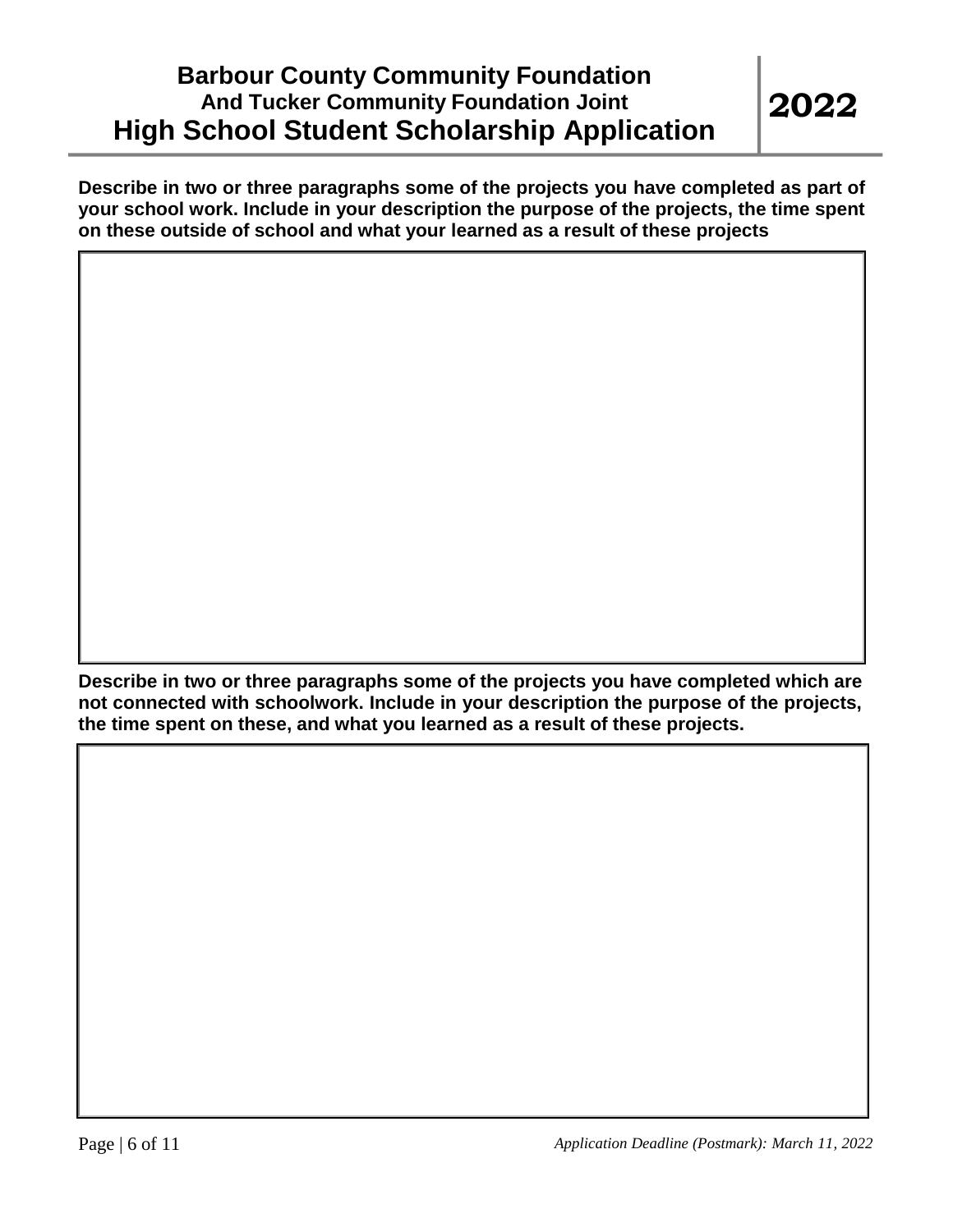#### **ACTIVITIES**

Please list below all school, church and community activities during your high school or college years (not both). Include any special projects or awards and when you were involved in each activity. For example: Band 9, 10, 11; Softball 9, 11; Social Studies Fair winner county level 10. You may need to use more than one page. Please note that you are required to use this form. Please make multiple copies of this sheet if needed. Other types of submissions will **not** be accepted.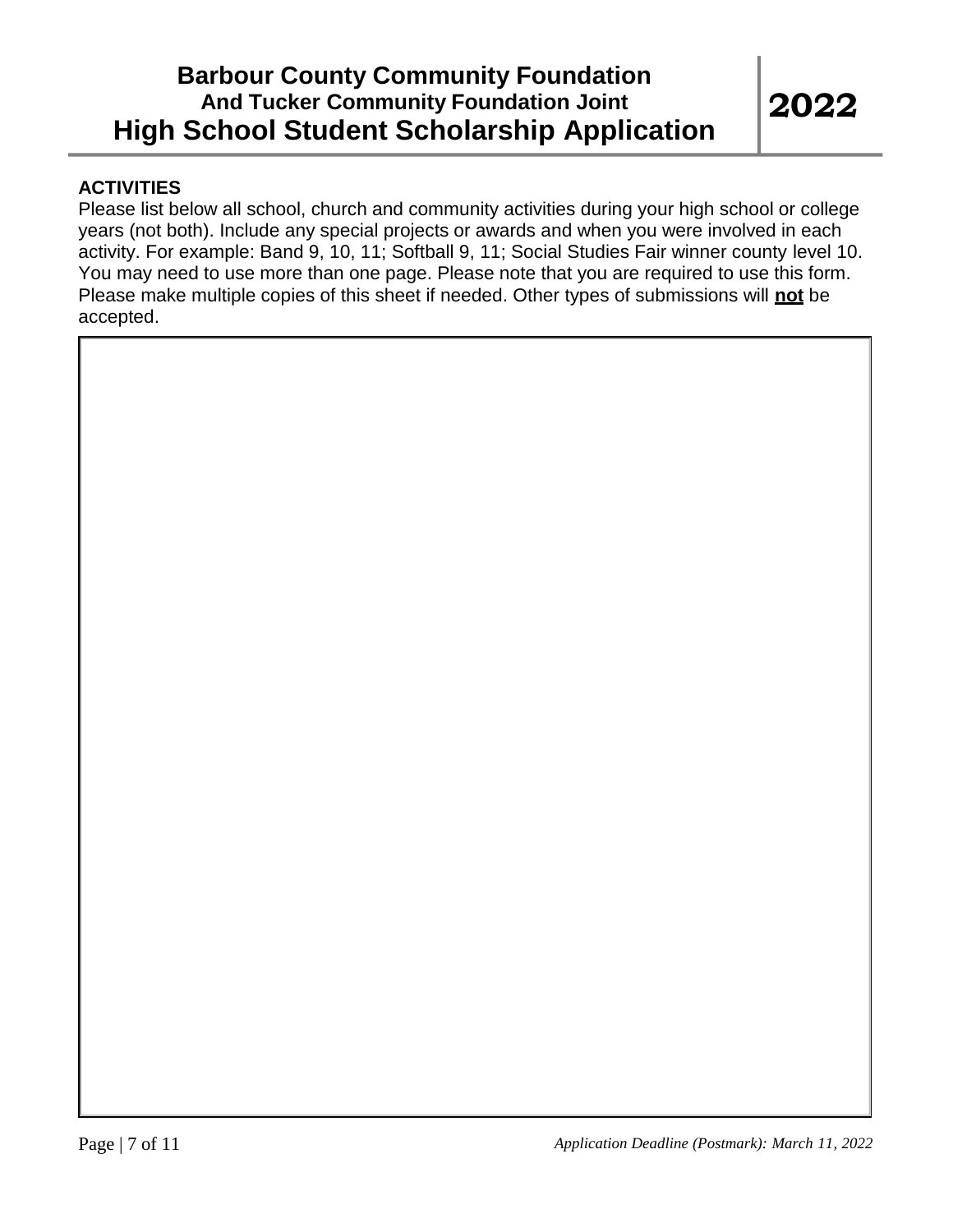#### **OTHER SCHOLARSHIP INFORMATION**

List other scholarships you have applied for (indicate if you have received an award notification):

**You are required to notify the TCF office of any grants or scholarships you receive after you submit this application. Failure to do so may negatively affect your application or result in the rescinding of any awards.**

The donors of certain scholarship funds of the Foundation have specified that financial need be considered as part of the review process. In order to assist the selection committee in honoring the donor's wishes, please attach the following to your application.

#### **Documentation**

Please include the page of the FAFSA Student Aid Report that provides your Expected Family Contribution (EFC). This is the ONLY page you need. Please do not include Student Aid Report or copies of tax returns.

You may include a supplementary statement explaining circumstances that may impact financial need that are not apparent from the above financial information. For example, contributions expected/not expected from a non-custodial parent, educational expenses of siblings, medical expenses, etc.

Do you plan to work while attending college? If yes, how many hours/week:

After graduating from college or other post high school educational facility, do you plan to return to work in the county you graduated from?

If not, Why?

If so, what are your work plans?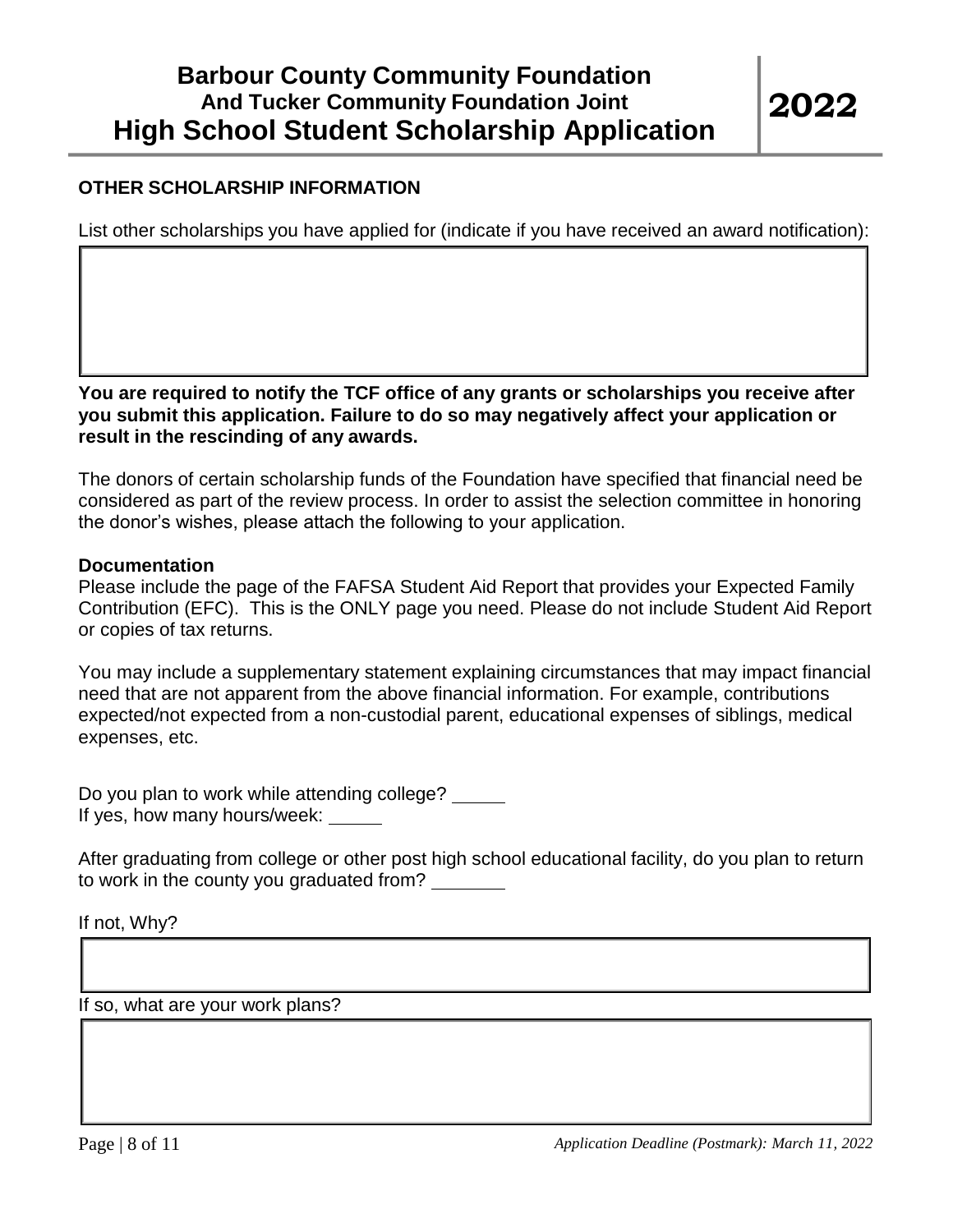**SPECIAL AWARD CRITERIA (these questions may not apply to everyone, by answering the below questions negatively does not disqualify you from receiving a scholarship. These questions just allow us to determine if you are eligible for certain scholarships. This one application serves over 30 different scholarships):**

#### **Please respond if applicable:**

- 1. Are you from a farming or agricultural background? Please give details.
- 2. If you plan to major in the field of science please add an essay on why you should receive a scholarship to pursue that major.
- 3. Are you a member of the Future Business Leaders of America (FBLA): Yes \_\_\_\_ No a. If you are a member please describe your experience/level of involvement:
- 4. Did you participate in 4-H, Hi-Y or FFA? If so, what grades?
- 5. Did you participate in Baseball or Softball? If so, what grades?
- 6. List all family members currently working or retired from Broaddus Hospital

#### **LETTER(S) OF RECOMMENDATION**

Please supply one Letter of Recommendation from a teacher. If you are pursuing a degree or certificate in a health care related field please enclose and additional Letter of Recommendation from a Barbour County resident that is not a family member who is familiar with your community activities. **NOTE**: Letters of Recommendation are to be enclosed in an envelope then sealed by the writer who is to sign his or her name across the seal. No Exceptions.

#### **PHOTOGRAPH**

Student must submit a picture with the application (headshot only – no artistic or unusual pictures, please keep your head 100% in the photograph, selfies are discouraged). Include student's name on the back of pictures submitted by mail (do not tape or adhere the photo to the application). Electronic pictures preferred; e-mail to [scholarships@tuckerfoundation.net.](mailto:scholarships@tuckerfoundation.net)

In submitting this application, I certify that the information provided is complete and accurate to the best of my knowledge. I also certify that I have read the instructions and will comply with all requests for grade reports, transcripts, notification of other scholarship awards and change in plans, should I receive a scholarship. I understand that falsification of information will result in rescinding of any scholarship granted.

Applicant's Signature **Date** Date **Date**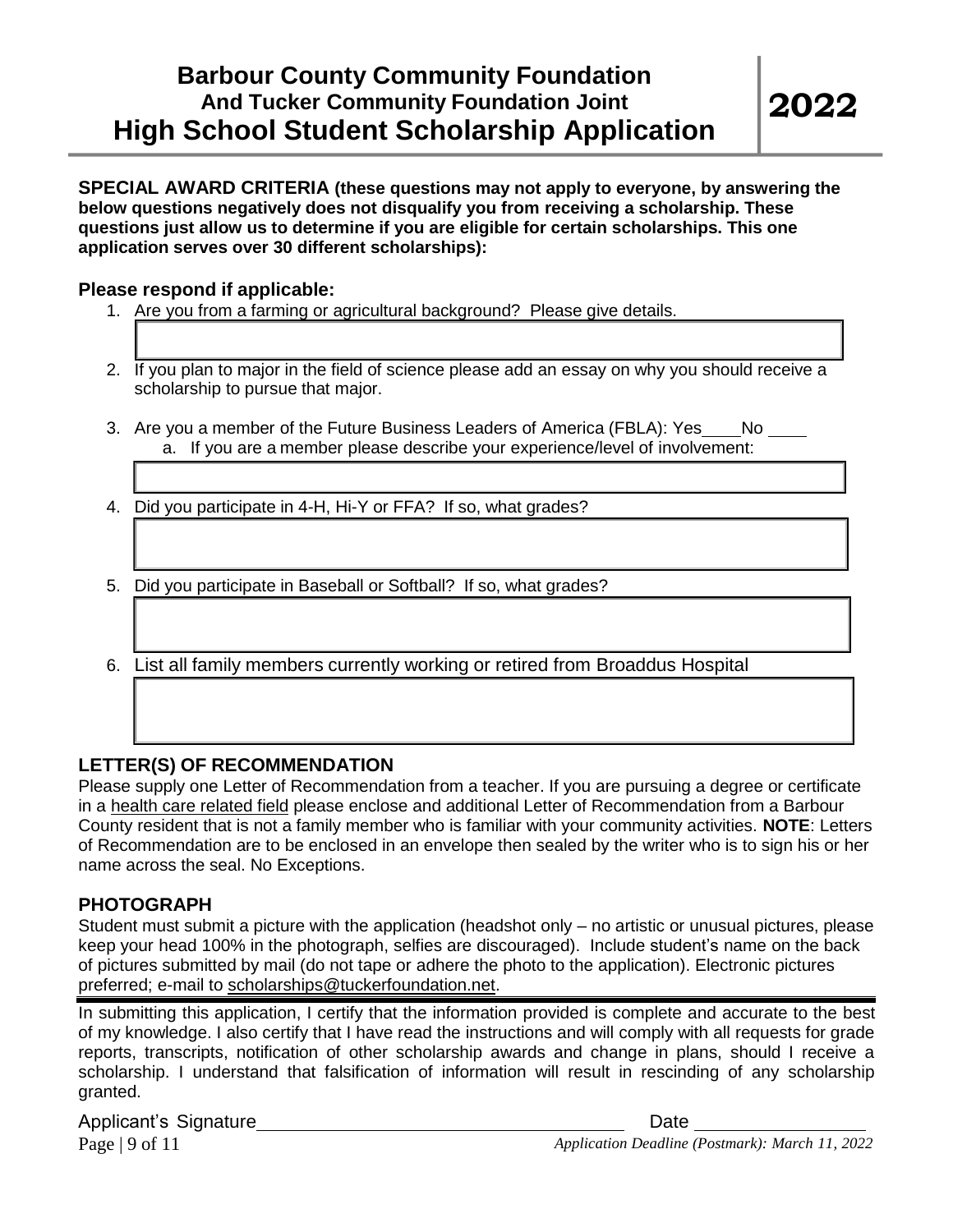# **SCHOLARSHIP APPLICATION CHECKLIST**

The application becomes complete and valid only when you have returned th e following materials by the application due date of **March 11, 2022** (Postmark deadline). Incomplete applications **will not** be forwarded to the Scholarship Review Committee.

Completed Application Form

\_\_\_\_\_\_\_FAFSA Expected Family Contribution (EFC)

Letter(s) of Recommendation

*Official* High School Transcript **with ACT/SAT Scores** (if applicable)

*Official* College Transcript (if applicable)

Special Award Criteria Questions Answered

Personal Statement

Activity Sheet

Photograph

*Please note:*

- **All attachments should be made on 8 ½ x 11 paper.**
- **All applications and attachments may be mailed, faxed or emailed.**

For further information contact the Joint Scholarship Applications:

Joint Scholarship Applications P.O. Box 491 Parsons, WV 26287 Telephone: (304) 478-2930 Email: **[scholarships@tuckerfoundation.net](mailto:scholarships@tuckerfoundation.net)**